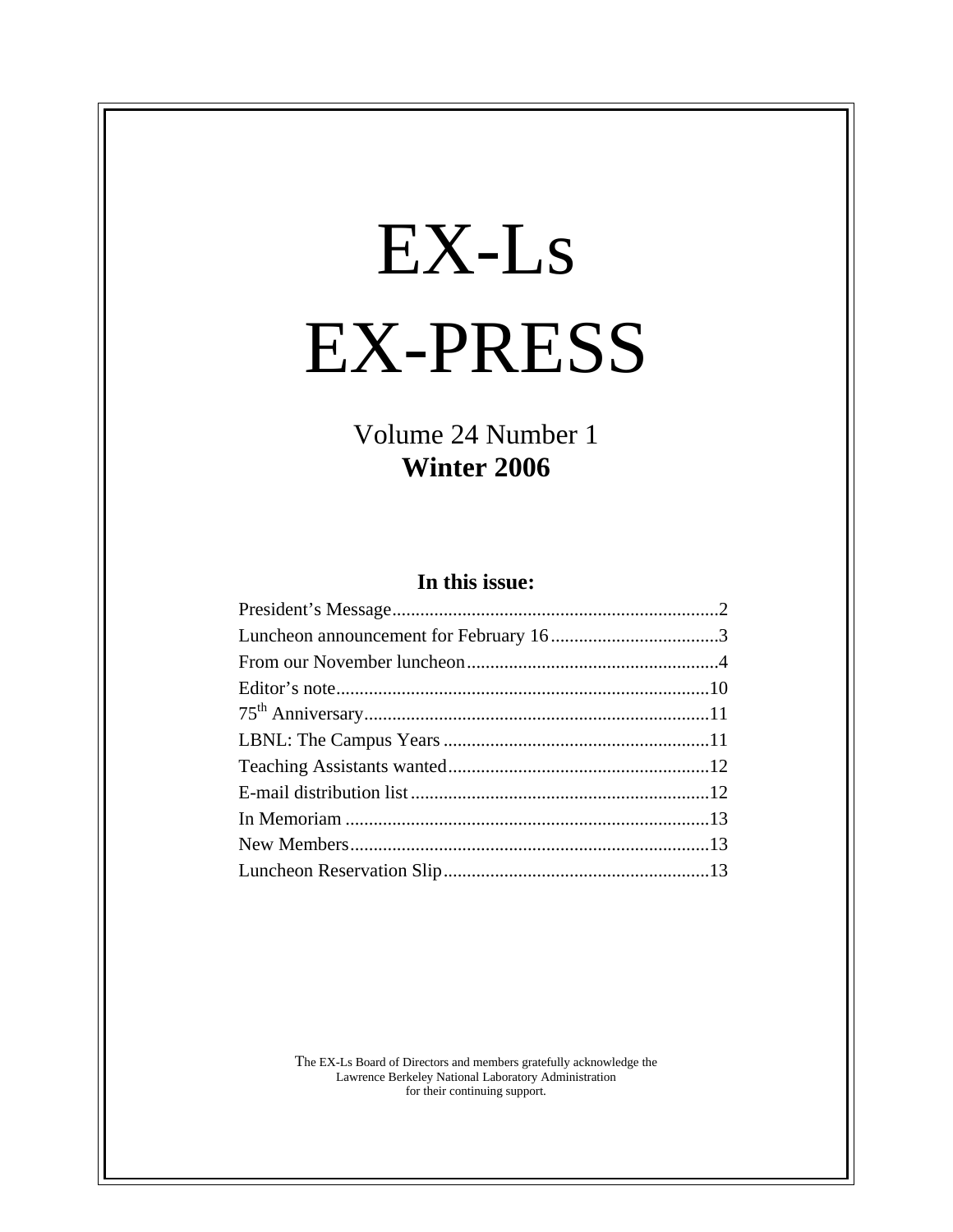Volume 24 #1: Winter 2006 (Published January 2006)

## **President's Message John Kadyk**

It was with a feeling of awe that I accepted the gavel from Gene Binnall at the last luncheon. He expressed his fondness for that small piece of wood, and I have begun to appreciate how important it was to him in keeping the EX-Ls under control, a challenging prospect that he and the gavel accomplished successfully.

I'm sure that it will be an enjoyable experience during this next year to wield the gavel, and I doubt if it will have to be used directly on any members. At the Board meetings, in fact, I have found everyone very helpful and friendly, and I look forward to getting through the year without many bruises, bloody noses, or black eyes (mine, not yours).

The Board is the working team that has kept this group really functioning so well. Board members volunteer a substantial part of their time toward keeping the EX-Ls a vital organization, with interesting luncheon meetings and talks as well as activities extending to the community and even further afield. An example is the financial contribution made to the American Red Cross as support during the recent disasters (Katrina, specifically), and educational support given through members contributing as fifth grade teaching assistants in an educational outreach program.

It is hard to know in what order to acknowledge and thank the hard working Board members, since they contribute in different ways. However, outgoing president Gene Binnall deserves special thanks and commendation for his leadership this past year (and for relinquishing the gavel). With Gene joining the ranks of the illustrious, and my trying to fill his shoes, we now have new first and second vice-presidents, Janis Dairiki and Jose Alonso, respectively, who have volunteered to carry on the EX-Ls traditions, as I know they will. Janis is responsible for finding luncheon speakers, and I think our next speaker, Bob Stokstad, will be quite interesting. We depend upon Bud Larsh, our treasurer, to keep us financially solvent, and Eleanor Dahl, our meticulous secretary, who sees all and hears all at the Board meetings, and transcribes it all. Tom Beales and Bob Fulton represent us at the CUCRA (Council of UC Retirees Associations) meetings twice per year, and Tom also does another job of enormous importance: negotiating the contract with Spenger's for our luncheons, including meal costs (quite reasonable, don't you agree?), equipment for the luncheon talk, and all the other amenities necessary to make the luncheon proceed smoothly. Dick Baker is our Webmaster, and I hope you log on our website occasionally to see what our group is doing (http://www.lbl.gov/ex-l-express/). Dave Stevens, Editor for our newsletter (EX-Ls Ex-Press) has the very demanding job of putting together announcements, the luncheon reservation coupon, write-ups on varieties of subjects, submitted by members who have had unusual or interesting experiences, changes in membership, group activities, and even the traditional blurbs from your president. [continued on Page 9.]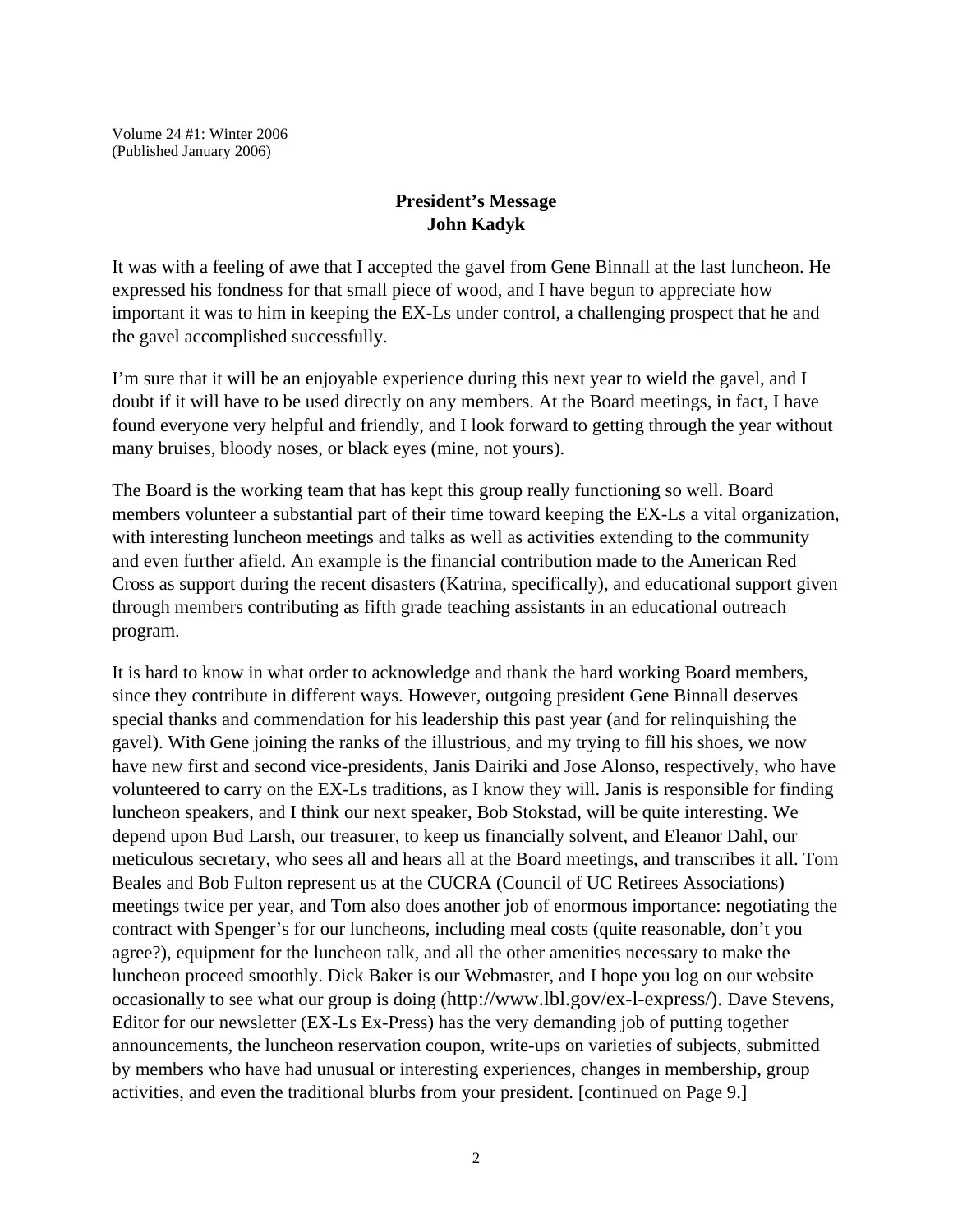

# **2006 Winter Lunch**

| Date:                | Thursday, February 16, 2006                                                                                                                                          |  |
|----------------------|----------------------------------------------------------------------------------------------------------------------------------------------------------------------|--|
| Where:               | <b>Spenger's Fresh Fish Grotto</b><br>1919 Fourth St.<br><b>Berkeley</b>                                                                                             |  |
| Time:                | No-host Bar: 11:30 AM<br>Lunch Served: 12:00 Noon                                                                                                                    |  |
| Speaker:             | <b>Bob Stokstad</b>                                                                                                                                                  |  |
| Subject:             | IceCube: A neutrino telescope at the South Pole                                                                                                                      |  |
| Menu:                | Bay Shrimp Louie Salad/1000 island dressing (with cup of chowder)<br>Grilled salmon (with dinner salad)<br>Flatiron Steak w/ mushroom demi-glaze (with dinner salad) |  |
| Cost:                | \$20 per person (PREPAID)                                                                                                                                            |  |
| <b>Reservations:</b> | Please make checks payable to EX-Ls. Send to<br><b>Vicky Jared</b><br>4849 John Muir Road<br>Martinez, CA 94553                                                      |  |

**Spenger's management policy makes it absolutely imperative that they receive reservations by February 13, 2006**

**(Reservation slip on last page)**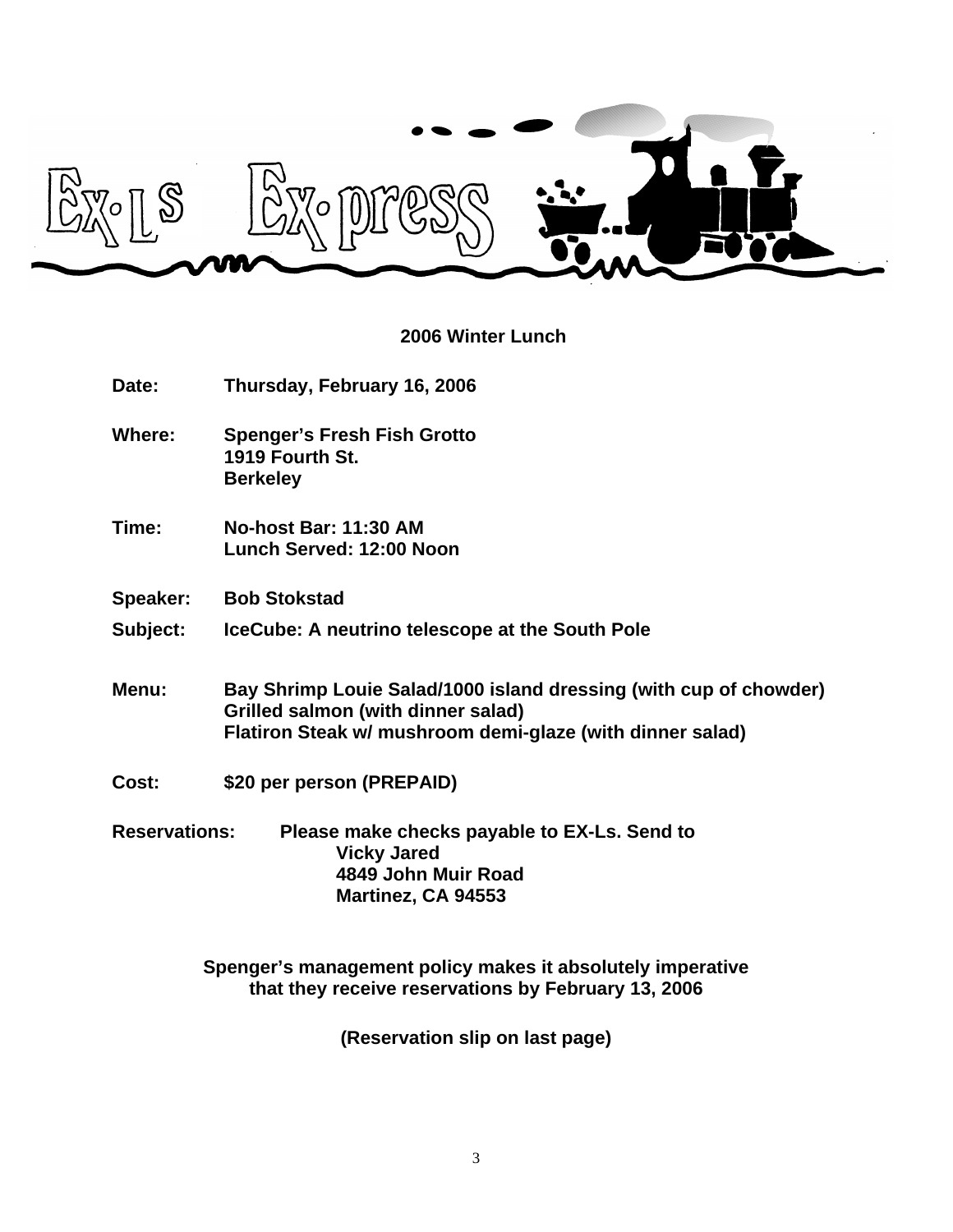## **From our November lunch**

*Reported by John Kadyk, EX-Ls First Vice-President Emeritus*: Our speaker was Graham Fleming, LBNL's Deputy Director, who spoke on "Berkeley Lab: A view to the future."

At first glance, nothing has really changed at the Lab: 1) we do world-class science, 2)we operate major facilities, and 3) we train the next generation of scientists. UC recently won the DOE contract for managing the Lab for the next period. Part of the contract competition process, called the "orals", involved twelve key personnel on an evaluation board, meeting in Chicago. There were the LBNL contract advocates on one side, and, on other side, the board, along with camera and recording equipment. In the first part of the "exam", the LBNL advocates had to explain the jobs being proposed. This seemed normal. However, the second part seemed "strange": the advocates were given a problem to work on, and the board left, leaving the cameraman and the recording equipment operating in the room while the problem was being worked on (this shed some light on how the team members got along – Steve Chu did not get "slugged" in this session). The problem given was: "If the DOE decides to close one of the multipurpose National Labs, for value to the taxpayer, why should this Lab not be LBNL?" The advocacy group was given an hour to develop a response. At the end of the hour, the advocates were still trying to define the problem, but since process seemed to be at least as important as product in this exercise, the LBNL group passed. Other parts of the exam involved questions similar to: "when did you stop beating your wife?" – hard to answer in a satisfactory manner. The LBNL response described new management, new science strategy, new performance measures and new initiatives, as will now be shown.

The organizational structure of Lab has four sciences areas – 1) general sciences (includes Physics and Engineering), 2) computational sciences, 3) chemical sciences, and 4) life and environmental sciences – plus the operations part of the Lab. There is an Associate Lab Director for each of these areas. The Lab annual budget in 1990 was just over \$200 million, and it is now \$520 million. One big change is that biology now constitutes one quarter or more of the Lab, while physics and nuclear science, which used to make up the core effort, are now relatively small portions of the Laboratory. What does the Lab do? The same as it did in the past: solve the most pressing and profound problems facing humanity. Specifically, these efforts include basic science for a secure energy future, understanding living systems to improve the environment and human health, and understanding the nature of matter and energy in the universe. To accomplish all this, we need to build and operate facilities. Examples are: 1) the Advanced Light Source, 2) the largest unclassified computer facility in the country, 3) the new Molecular Foundry, and several other new buildings under review. We are in many ways the eleventh campus of the University of California: Training future scientists is a crucial part of the mission, and there are about 800 students and 800 postdocs working at the LBNL.

Taking this mission seriously requires bringing together skills of the entire Lab, and specifically those of the physical and biological sciences. One goal of Graham Fleming and Steve Chu is to integrate the strength of skills at the Lab to bring out new ideas, new sciences, and new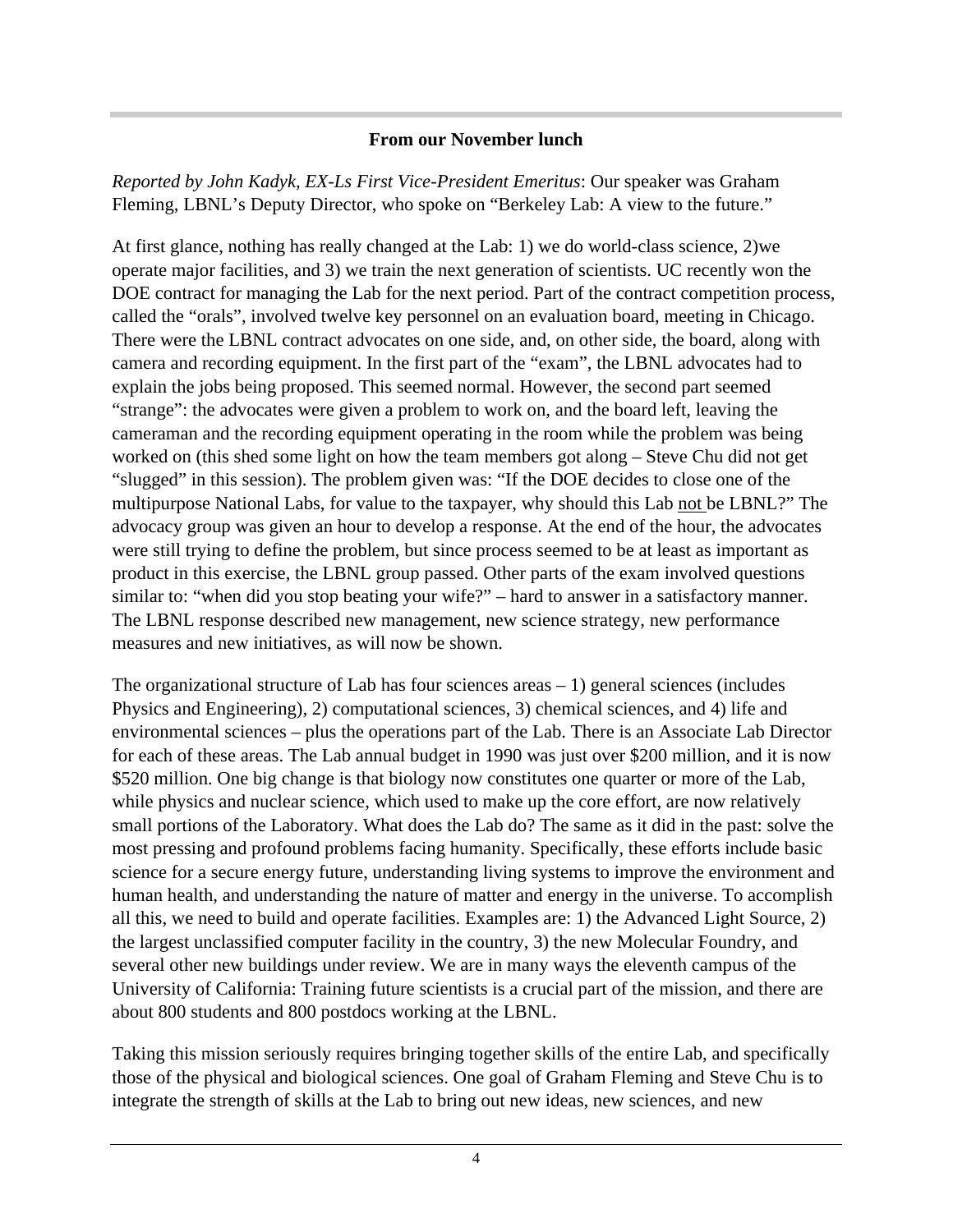technologies that will come from the areas of chemistry, biology, particle and photon beams, and the environmental, computational, and materials sciences. Examples are the creation of new materials using nanoscience, seriously confronting the impending energy crisis without destroying the planet's atmosphere, understanding the nature of biology at the systems level, and applying advanced computing to all sorts of problems.

The projected power consumption of the world 100 years from now is very frightening. Based upon the "Business as Usual" model, the GDP (gross domestic product) goes up about 1.4% per year (GDP is closely linked with population and energy use). The model predicts that by the year 2050 we will have at least doubled the world's power requirement, from the present 12 terawatts (a terawatt is 1000 times a billion watts, or a trillion watts). To render this fact more readily comprehensible, the additional 12 terawatts could be obtained by building additional nuclear power plants at the rate of one per week for the next 45 years! This is a problem of massive scale, and is not far in the future. As we know, carbon dioxide, or CO2, is a major contributor to global warming: it is now at a level of about 375 parts per million (ppm) of air. In order not to increase this already dangerous level, new energy sources must be based mostly upon technologies that do not add additional CO2. Oil supplies will be exhausted soon, but coal will last at least another 200 years. On the present course, by 2050 there will be about 600 ppm of CO2 in the atmosphere, and although the effects of this are not exactly predictable, they are almost certainly very bad. In the past two years there has been a substantial jump in the CO2 level, believed to be due to the expanded economies of India and China, by 7 and 9% respectively, indicating a direct link between GDP and carbonization.

Because of this clear problem of CO2 pollution, thinking has turned to sources of solar and chemical energy: solar, because of the plentiful supply of non-polluting energy from the sun, and chemical, because there must be some means of storing energy. The energy supply must be available at all times, day and night and transportation systems (autos, for example) generally will not have enough instantaneous solar power. So efficient means of energy storage is essential. With present technologies, 220,000 square kilometers of silicon solar cells would generate 12 terawatts, but only about 8 square kilometers of solar cells have thus far been made worldwide—an example of the scale that needs to be achieved. The development of *organic* solar cells may be one solution, and the new field of synthetic biology integrated with nanomaterial science shows promise of attacking this problem.

The Molecular Foundry will be finished in early 2006, and its goal is to design, synthesize and characterize state-of-the-art nanomaterials. It will be a users' facility providing the latest developments in making nanomaterials. (Among the diverse applications in this area are the world's smallest motor and targets for the National Ignition Facility at Livermore.) The Molecular Foundry building will have six floors, each devoted to a different methodology, and tours of the facility will become available in the spring of this year.

An example of nanoscience in progress: Consider a virus, including a long "string"—its DNA which fits inside a small "box" (technical term: capsid). Under normal conditions the DNA is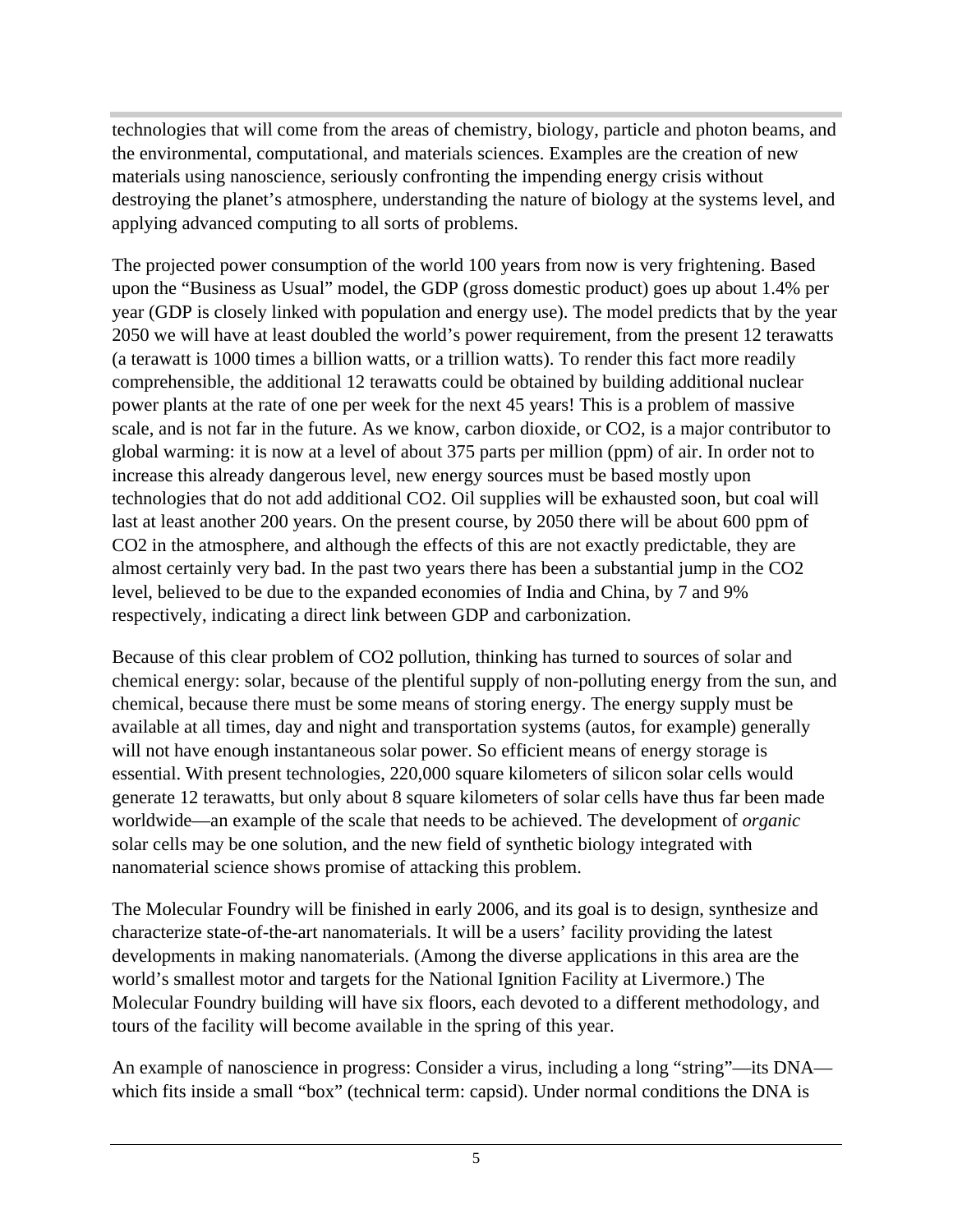drawn inside the box by the equivalent of a tiny helical "motor" with a screw thread. A method has been developed, using a pair of lasers, called "optical tweezers", that can grab one end of the DNA string and pull on it while the box is anchored. This allows us to measure the force of the motor drawing in the DNA by conducting kind of "tug of war" between the motor and the tweezer: the DNA string could be pulled out of or drawn into the box, depending on the strength of the external tweezer pulling force vs. the motor force. A movie showed this process going in each direction, with small "beads" attached to the DNA string to render it visible. The practical import is that the force generated by packing all that DNA inside the box is equivalent to about "20 champagne bottles", and is used to expel the DNA in a burst when the virus enters a new cell to be infected. At that time, new replications of the virus are made inside the cell, including new DNA and boxes (capsids). Eventually, the cell bursts, allowing the viruses to escape, and the infection process continues.

Microbes can do things that are very good as well as things that are very bad. One of the good things they can do is bioremediation. The nuclear Lab at Oak Ridge (Tenn.), where there are several areas that have contamination, provides an example of this: Tanks containing radioactive materials were sometimes not properly lined, and the resulting leakage contaminated the ground water. However, there are microbes that will turn dissolved heavy-element compounds, such as those of uranium and plutonium, into insoluble compounds, preventing them from leaching into the ground water. We have a large project at LBNL to understand the interactions between these microbes and the environment that influence their ability to render metals and radionuclides into insoluble compounds. We know, for example, that pH and oxygen levels in the water have some influence, and we must learn about the metabolic and genetic pathways of the microbes. We are beginning to think about these cells as if they were little electronic circuits with inputs and outputs. The genes of the cell determine the proteins, which in turn determine the chemical behavior of the cell, and learning how this all fits together to determine the behavior of the microbe is a large project underway.

Microbes can eat rock. This is a big problem in old mines, because they will take the sulfide in the rock and convert it to sulfuric acid, which may get into the water runoff from the mine. Miners have been known to leave a shovel in mine water and come back the next day to find it dissolved. Microbes do this, but not just one species by itself: studies show that five different species of interdependent microbes are necessary to accomplish this acid formation. One of these microbes does nitrogen fixation, necessary to produce amino acids needed by the rest, and stopping its function could be sufficient to stop the entire operation. This area of study is new, and called ecogenomics.

Synthetic biology is the consideration of cells as consisting of components, much as in an electrical circuit. Jay Keasling is a prominent scientist at LBNL in this field. The basic components are known, as are transistors, capacitors, and resistors in electronics, but how they go together to perform a function is not known. Two large grants were just given to have LBNL work in this area. Malaria is a very deadly disease worldwide. It is resistant to almost all drugs and is responsible for more than two million deaths per year in sub-Saharan Africa. There is a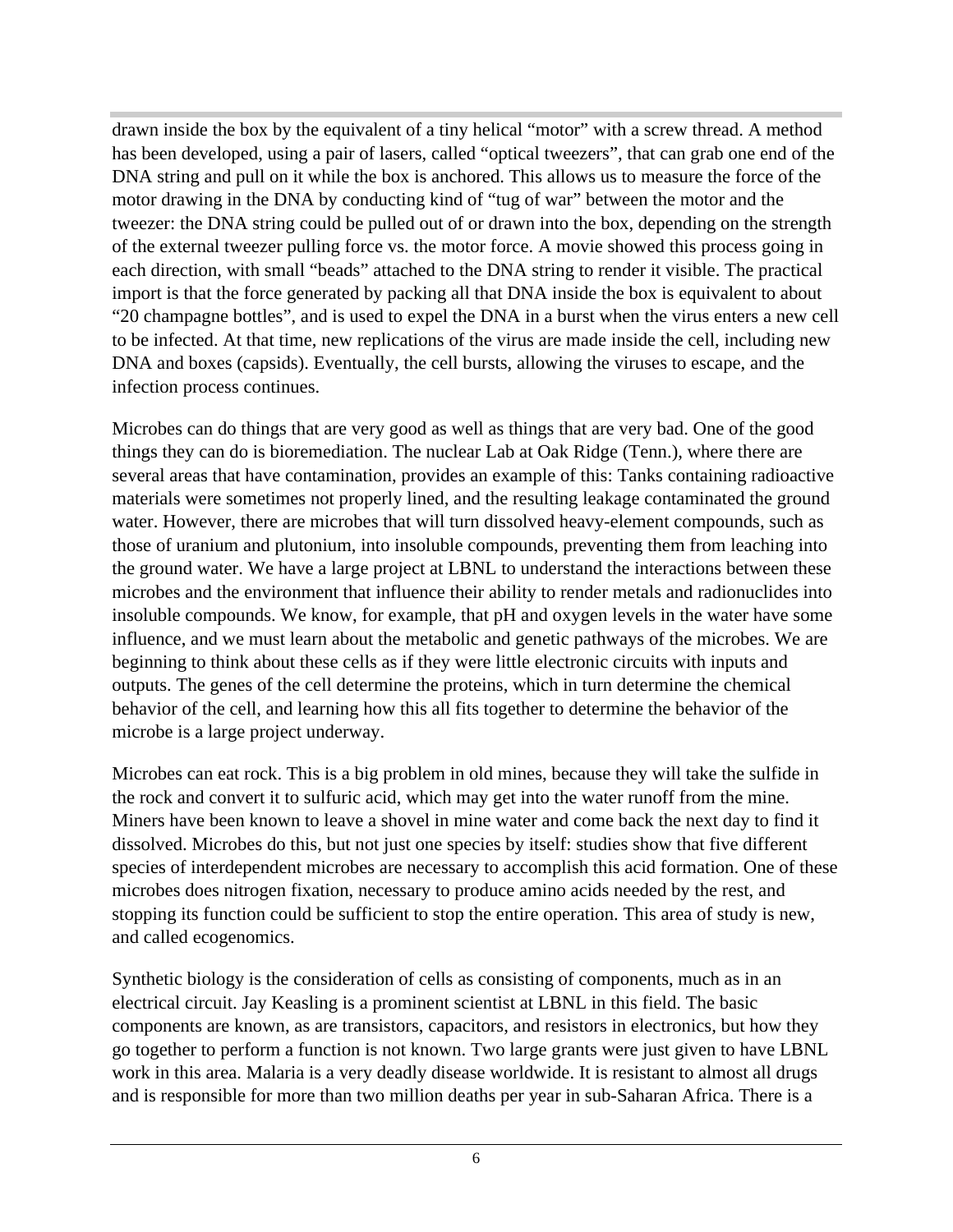plant from China called "sweet wormwood" that is a "magic bullet" cure, but it costs about \$20 per dose: this is too costly for extensive use in undeveloped countries. Jay has taken the entire genetic pathway from the plant and inserted it into the bacterium *E. coli.* He found, however, that the molecule necessary to start the pathway was not present in the *E. coli,* but he found another pathway in yeast that produced the needed molecule. Using this, he was able to assemble a production line inside the bacterium to produce the drug synthetically,at a cost of only about 25 cents per dose. Bill Gates, of Microsoft fame, has donated 23 million dollars to enable setting up a non-profit company to manufacture this drug and distribute it in Africa. This is a notable example of thinking about cells as little "factories", having functional components, and not just molecules, and this will be of tremendous importance in the future.

This application of synthetic biology is not restricted to life sciences, as studies in this new science are underway for production of fuels based on hydrogen and ethanol, and even production of electrical power directly. If cellulose can be converted to chemical fuels, that would make an important contribution to the energy supply. There are microbes in the digestive system of termites that convert the cellulose eaten by termites into sugars, i.e. into chemical energy – we have not yet learned how they do this, but expect to.

The Advanced Light Source (ALS) at LBNL is an electron synchrotron producing an intense and highly collimated photon beam, or "light source". It is one of several such machines in the country used for studies in the materials and life sciences, and in other fields as well. There are normally many beam lines in use at such machines, and a recent survey of all these machines in the U.S. revealed that only the ALS has nearly every beamline at the "state-of-the-art" level, and it is by far the most effective light source in the country. Beamlines now exist using "wiggler" magnets and superconducting magnets to produce X-rays that are perfect sources for the study of the structure of proteins, and several beamlines are now dedicated to such investigations. These ALS studies have been extremely successful, and have been made possible by use of the wide range of skills and technologies available at LBNL. In planning for the future of the ALS, one concept is to build a 100 – 200m long linear accelerator to inject extremely short beam pulses, to make very short X-rays. This will allow the study of very, very rapid phenomena, and a whole new class of experiments at the ALS. This project will cost in the range 400 – 700 million dollars.

One of the amazing projects at the ALS is the study of the structure of the ribosome: this is the "machine" that stitches amino acids together to make proteins. It is a large molecule (molecular weight of about 2.5 million Daltons). It goes through many states and cycles in creating a protein from amino acids, and gets its structure information from messenger RNA (mRNA), which in turn derives its information from the DNA of the gene (note – most antibiotics work by disabling the ribosomes of bacteria).

One project in Graham Fleming's laboratory studies the response of plants to the environment. For example, plants respond continuously to environmental conditions such as light levels. Well known is the ability of plants to manufacture free oxygen molecules in the photosynthesis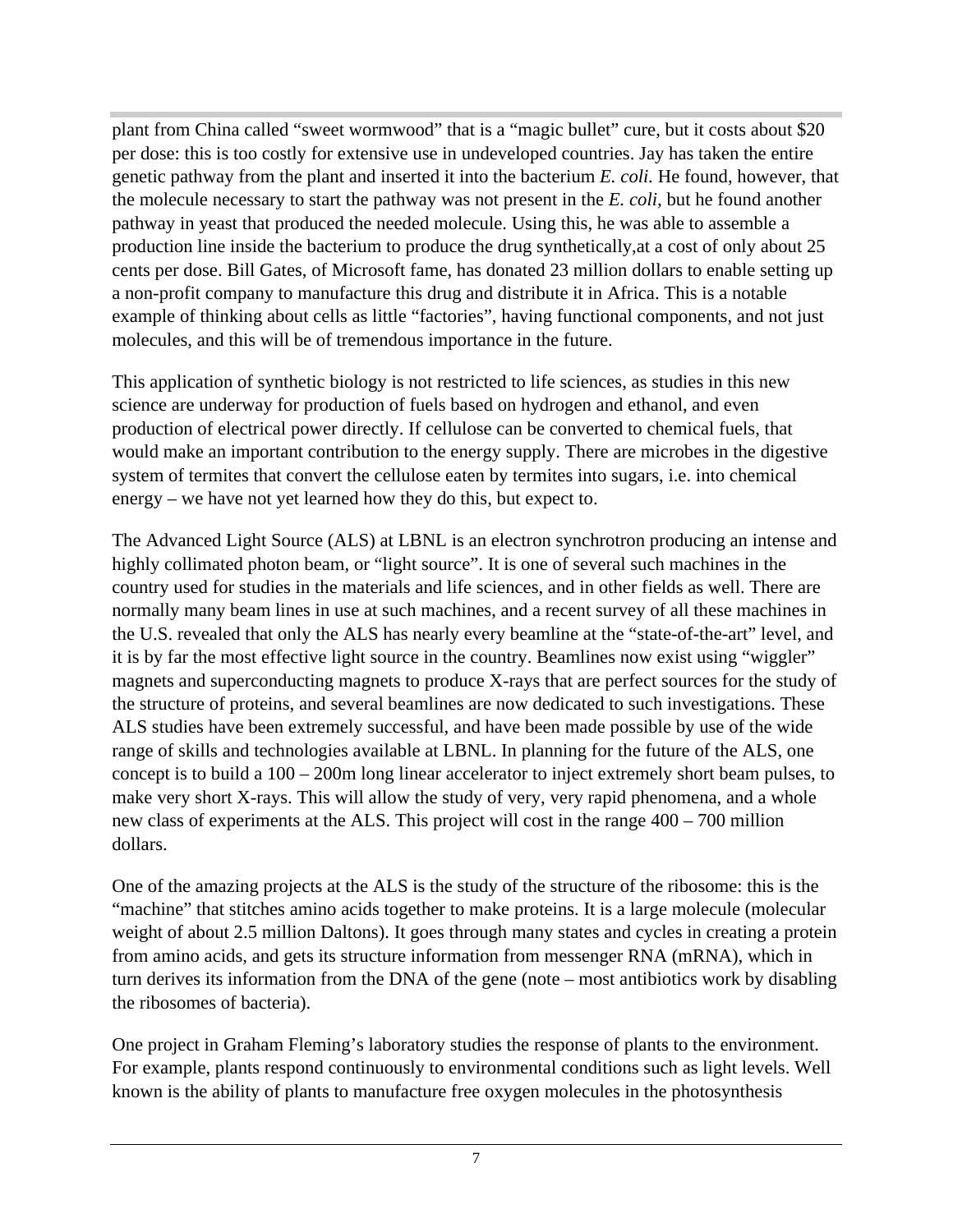process. The chemistry involved in removing oxygen from water molecules, which is done by plants, is "difficult": a process that even today's chemists do not know how to accomplish using visible light. It is known how to do this with ultraviolet light, yet plants can do this with visible light and we cannot. What has been learned is that the plant regulates how well the light is collected and at the same time how to minimize the chemical damage that is inevitable. This regulation mechanism controls crop yields worldwide, but we don't know what it is. Studies are underway to try to understand this, using chemistry and molecular genetics. Experiments have been devised to determine how individual molecules in the proteins do the work, talk to each other, and how the energy flows.

The conventional model of the history of the universe now held by most cosmologists is that it started with a "Big Bang" about 14 billion years ago, and that it rapidly expanded, but gradually the expansion slowed due to the influence of gravity. It was not known whether the universe would ultimately begin to contract to a "Big Crunch", or continue expanding forever, but at a diminishing rate. Saul Perlmutter and his group discovered that the universe expansion is not slowing but accelerating. This came as a total surprise. We used to think that we knew what the universe was made of, based upon observational astronomy. However, galaxy rotations were too rapid to be explained by known laws (Newton's) and indicated an abundance of matter, "dark matter", not visible to us. Measurements show that dark matter seems to make up about onequarter of the universe, and yet is unidentified and unknown, while the known and visible matter makes up only about 3%. To account for the acceleration of the expansion of the universe it seems there must be in addition a repulsive force – "antigravity", or "dark energy". This additional component is about 70% of the universe, and its nature is completely unknown at this time. The great surprise, (or shock) is that only about 3% of the universe is made up of matter as we know it, and the rest is quite unknown at present.

A joint DOE and NASA collaboration is envisioned to explore this unknown territory: the Joint Dark Energy Mission, or JDEM. An LBNL satellite experiment— SNAP (Supernova Acceleration Probe)—has been proposed to make detailed investigations of dark matter, as part of JDEM. Again, the knowledge and skills involved in this proposal cross many fields: particle astrophysics, detectors, engineering, and computer science. SNAP will detect and measure supernovas from earth orbit. A supernova is an exploding star, and one type (type 1a) always has nearly the same intrinsic brightness, so by measuring the brightness seen on earth, the distance to the supernova can be calculated (brightness is proportional to 1/(distance squared)). From the "redshift" of the spectral lines of the emitted light, the speed of the receding star or supernova can be obtained (a Doppler shift – like the frequency of a train whistle, receding at a certain velocity). These two pieces of information serve to determine the expansion of the universe: recessional velocity vs. distance. The SNAP project will make very detailed and precise measurements from space of a very large number of the supernovas, mapping the expansion history of the universe, helping to obtain answers to such cosmological questions.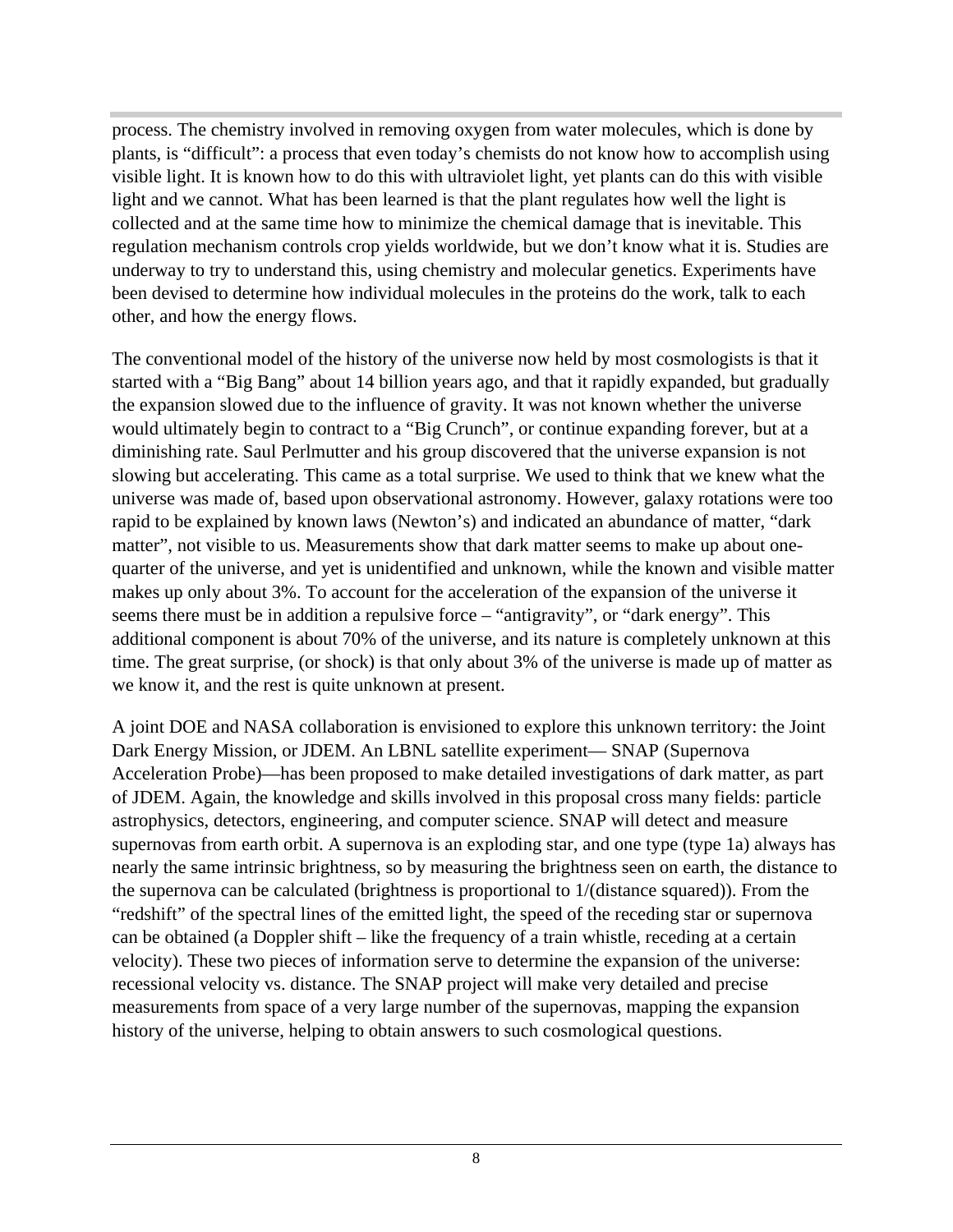There is an ever-increasing interaction of LBNL with industry – especially in nanotechnology, biotechnology, energy, and oil exploration; software for the latter is a "big seller". Money gained from licensing these inventions is significant revenue that can be plowed back into research.

Now that the Lab contract with the University has been renewed, there are plans to construct new buildings, to renew the infrastructure of the Laboratory.

In the matter of demographics, 43% of the Lab is over 50 years old, and will be retiring soon. It will be a big challenge to replace these "fantastic" people with the next generation of great scientists, engineers and support staff. [And to persuade them to join Ex-Ls. ed]

*Luncheon Attendees:*

Al Amon John Anderson Bill Baker Dick Baker Winnie Baker Josephine Barrera Tom & Marcia Beales Roy Benedict Gene & Myrna Binnall Bob & Elizabeth Birge Igor Blake Dick Burleigh Geores & Katie Buttner Per & Eleanor Dahl Janice & Ned Dairiki Jack & Darlene Franck Bob Fulton Bill Gilbert Abe & Marjorie Glicksman

Ingeborg Henle Paul & Nancy Henrickson Wini Heppler Egon Hoyer Roger Hughes Vicky & Richard Jared & Guest John & Ann Kadyk Don & Joan Landis Bud Larsh John & Barbara Lax Branko Leskovar Katherine Lucas Don & Jean Lundgren Bob Miller Ken Mirk Nancy & Vic Montoya Mack & Ann Morgan Bob Mortiboy Charles Ogden

Rollie Otto & Dale Koistinen Fred Perry Conway Peterson Terry Powell & Tiffaney Dressen Don Prestella Ellie & Gwen Ralph Sig & Cindy Rogers Stephanie Roth Doug & Claire Shigley Elmer Silva Robbie & Mary Smits Dave & Sally Stevens Suzanne Stroh Clyde Taylor Dick Wolgast Speaker Graham Fleming & Martin Jara

#### **President's Message (continued from p. 2)**

This all has to fit into the newsletter, be edited into reasonably correct English, and then be mailed in time so you can get your lunch reservation to Vicky Jared. That brings me to Vicky, who has replaced Inge Henle as the Activities Chairperson. Vicky helps in many ways, but especially in receiving the luncheon reservations, notifying Spenger's, and getting us checked in at luncheon time. She has been bringing the EX-Ls projection screen from her home in Martinez because we've been fearful that Spenger's will not provide theirs. She also helped to spice up the fall newsletter with an interesting linguistic observation ("Not a new lgnaague"), and brings good grace to the group (how's that for "g" alliteration). We also thank Bob Birge for being active with the Board, and for years being the representative at the UC Retirement Center; our outgoing president, Gene, is now taking over this responsibility. Ken Mirk, a former president comes to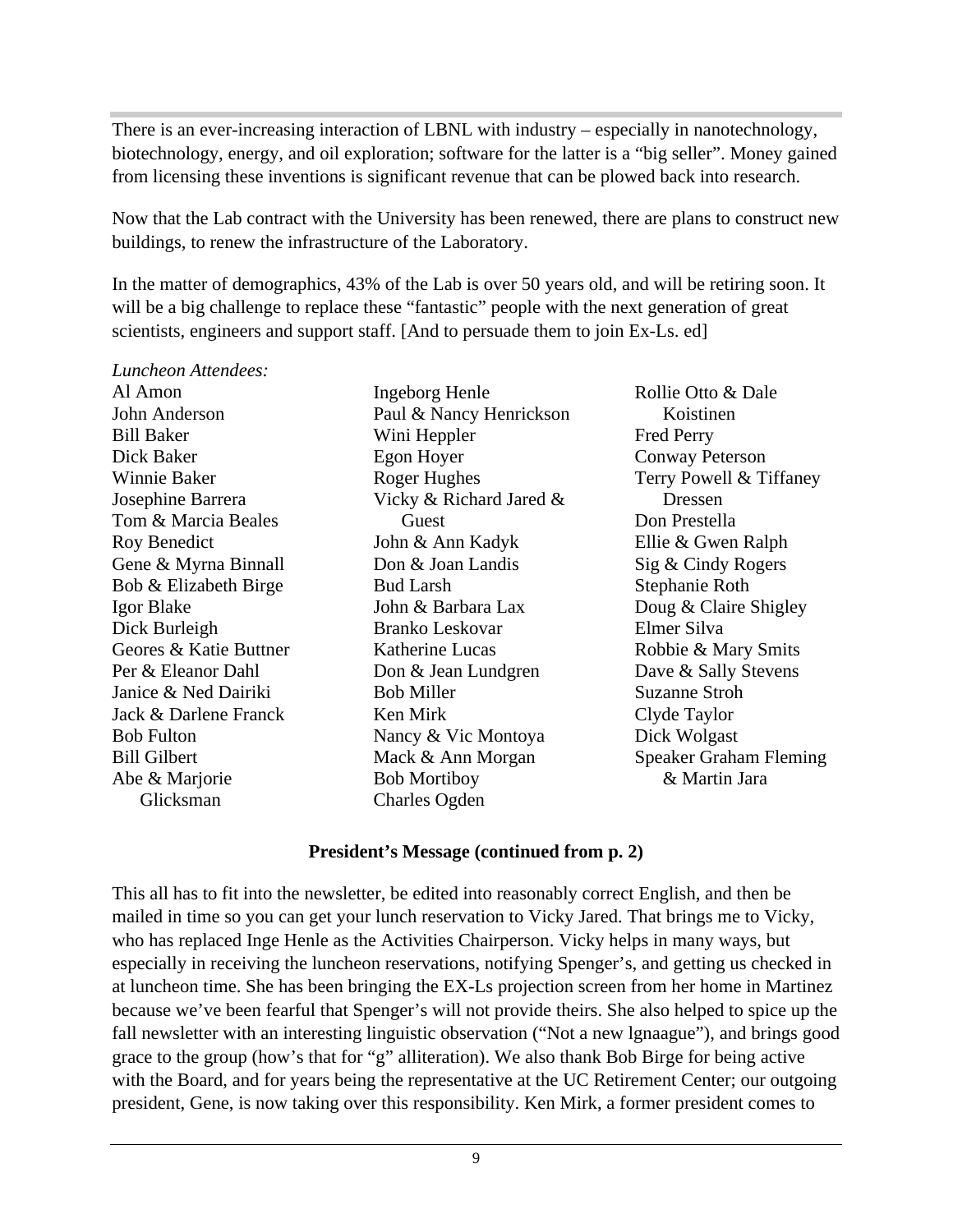our Board meetings, as does Per Dahl, and their advice is always helpful and welcome, as is that of former president Sig Rogers (who will soon be leaving the Bay area, alas).

Finally, there are the important representatives at Board meetings from Public Affairs Office of the Lab itself: Reid Edwards and Terry Powell. Reid is an important link with the Director, and Terry is the *sine qua non* of the EX-Ls – LBNL connection: she has her secret list of the best candidates for luncheon speakers to offer us, and is influential in persuading these speakers to sign up for our luncheon talks, and knows all about what is going on that could, and does, affect our activities; she does all this, offers us good advice, and sustains the very best spirit and humor.

Well, enough of organizational stuff. Perhaps the most interest and fun is just getting together four times a year to see again former friends and colleagues, and meet for the first time others who shared our time at LBNL, but whom we did not happen to meet before retirement. As mentioned earlier, there will be some news distributed on our website, and important announcements also sent via email to those who have submitted to us their addresses. If you wish to be on this email distribution list (which will be kept scrupulously private), please give your email address to Dick Baker or Vicky Jared, or any Board member (including me). The free membership in the UC Retirement Center is a bonus, subsidized by the Lab, and enabling us to obtain privileges and reduced prices, audit courses at UC, and other benefits; they can be contacted by phone at 510-642-5461, and their website (http://thecenter.berkeley.edu) will show what special offerings they have.

Also, remember that next year there will be a  $75<sup>th</sup>$  anniversary celebration of the Lab, and any ancient photos and other history that can be displayed are being sought: please lend anything that you think might be interesting and useful.

 All of the above make the EX-Ls a unique group – perhaps you can persuade retiree friends who are not yet members to join us. Here's looking forward to a very enjoyable year. Our next luncheon speaker is Bob Stokstad, talking about his physics experiment at the South Pole – this subject should be most interesting: please come! (I think the fish entrée choice will be salmon in February.)

# **Editor's Note**

*Berkeley Lab View* has begun a series of articles on the history of the Lawrence Berkeley National Laboratory. The first installment, covering the period from the recruitment of Lawrence to UCB and the construction of ever-larger cyclotrons through the Rad Lab's campus years, is in the January 20, 2006, issue of the *View*, on-line at www.lbl.gov/Publications/Currents/archive/. (If you do not receive the *View* and would like to, contact Editor Pam Patterson at 510-486-4045, or via e-mail at pjpatterson@lbl gov.) A few excerpts are given elsewhere in this issue. And as always, articles or ideas for articles are welcome; the deadline for each issue is ten days after the preceding Board meeting (a full year's schedule is listed on the back page). You can contact me at david\_stevens@comcast.net, at 1107 Amador Ave, Berkeley 94707, or 510-524-2904. // dfs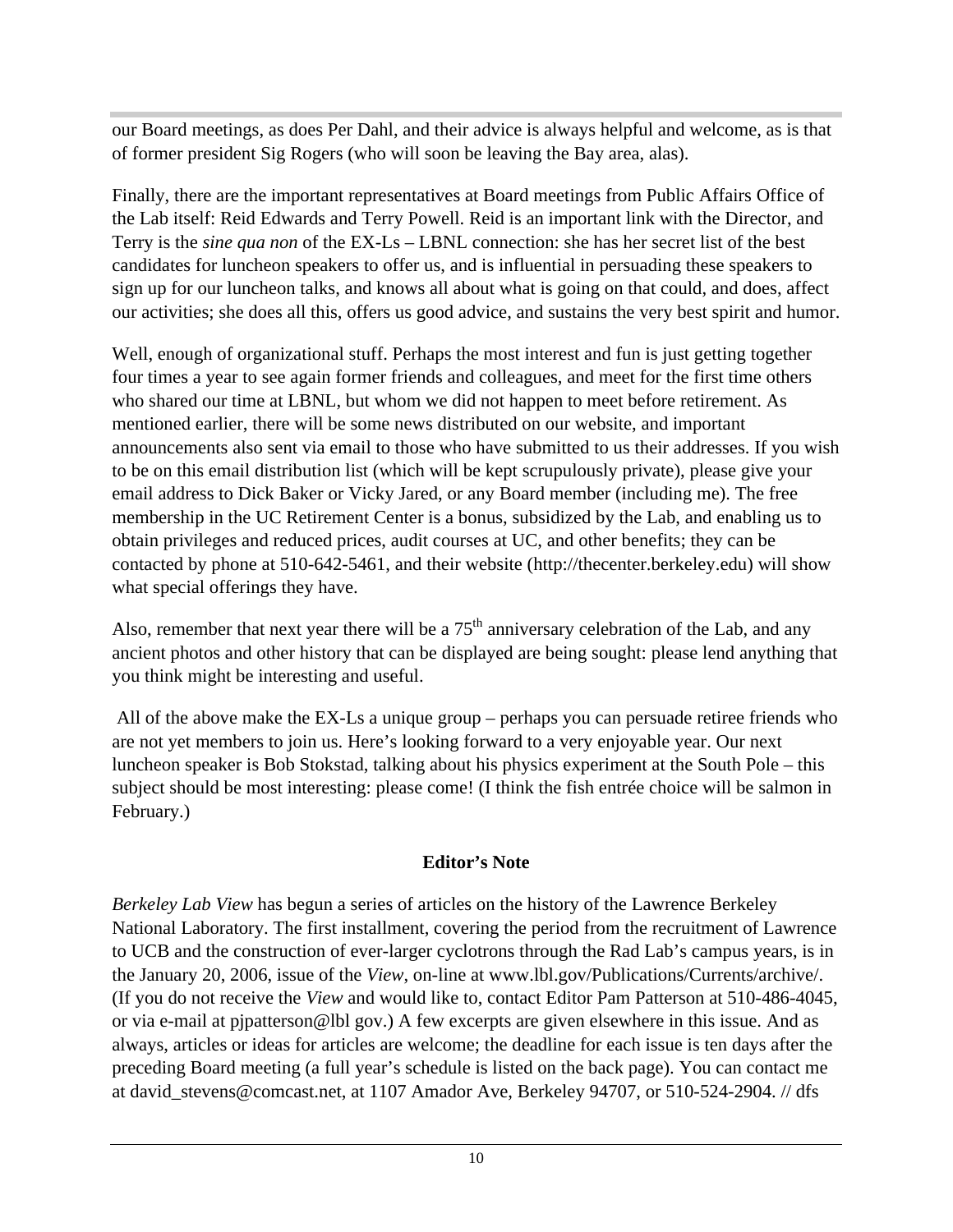# **75th Anniversary**

This year marks the 75<sup>th</sup> anniversary of the Lawrence Berkeley National Laboratory. Founder Ernest Lawrence launched the Radiation Laboratory, predecessor to LBNL, on August 26, 1931 in a small building on the UC Berkeley campus The Lab already has a new logo and Web home page design to commemorate the occasion: see

http://www.lbl.gov/today/2006/Jan/05-Thu/01-05-2006.html

Numerous activities and events are being planned to celebrate this historic year; look to forthcoming issues of the *View* and the Lab's website for more information. One of the planned events is a "Family Day" on August 26. The lab has asked the Ex-Ls for any photographs, mementos, stories, or anecdotes members are willing to share to add to the celebration. Please contact Terry Powell (TPowell@lbl.gov, or 510 486-4387) or Ron Kolb (RRKolb@lbl.gov or 510 486-7586) if you have any contributions.

The Ex-Ls plan to have a special program to celebrate the Lab's  $75<sup>th</sup>$  anniversary at the August 2006 luncheon. Again, your suggestions and ideas as well as anecdotes and photos would be appreciated. Please contact Janis Dairiki (JMDairiki@lbl.gov or 510 486-5673). Check the Ex-Ls website (http://www.lbl.gov/ex-l-express/) for program details as they develop.

# **LBNL: The Campus Years**

# **Lynn Yarris**

75 years ago a young physicist on the Berkeley campus of the University of California, Ernest Orlando Lawrence, founded a laboratory that would eventually bear his name. For three-quarters of a century the Lawrence Berkeley National Laboratory, as it is now known, has continued to make scientific history. Ten Nobel Laureates have called Berkeley Lab their home institute. A dozen Berkeley Lab scientists have won the National Medal of Science. Behind these and countless other awards and honors has been a wealth of scientific discoveries and technological breakthroughs that have made enormous contributions to the knowledge-base of humanity.

From finding the antiproton, to deciphering the photosynthetic process, to unraveling the mystery behind the extinction of the dinosaurs, the list of accomplishments by Berkeley Lab scientists runs both wide and deep. Equally important, the unique approach to research, in which tough questions are tackled by interdisciplinary teams of scientists, engineers, and support staff, that has been the tradition of Lawrence and his laboratory, became the foundation for the modern approach to Big Science….

Ernest Lawrence arrived at the University of California's Berkeley campus in the summer of 1928, having been wooed from a faculty position with Yale University by promises that included auxiliary connections to the chemistry department. Until then, the traditional practice of science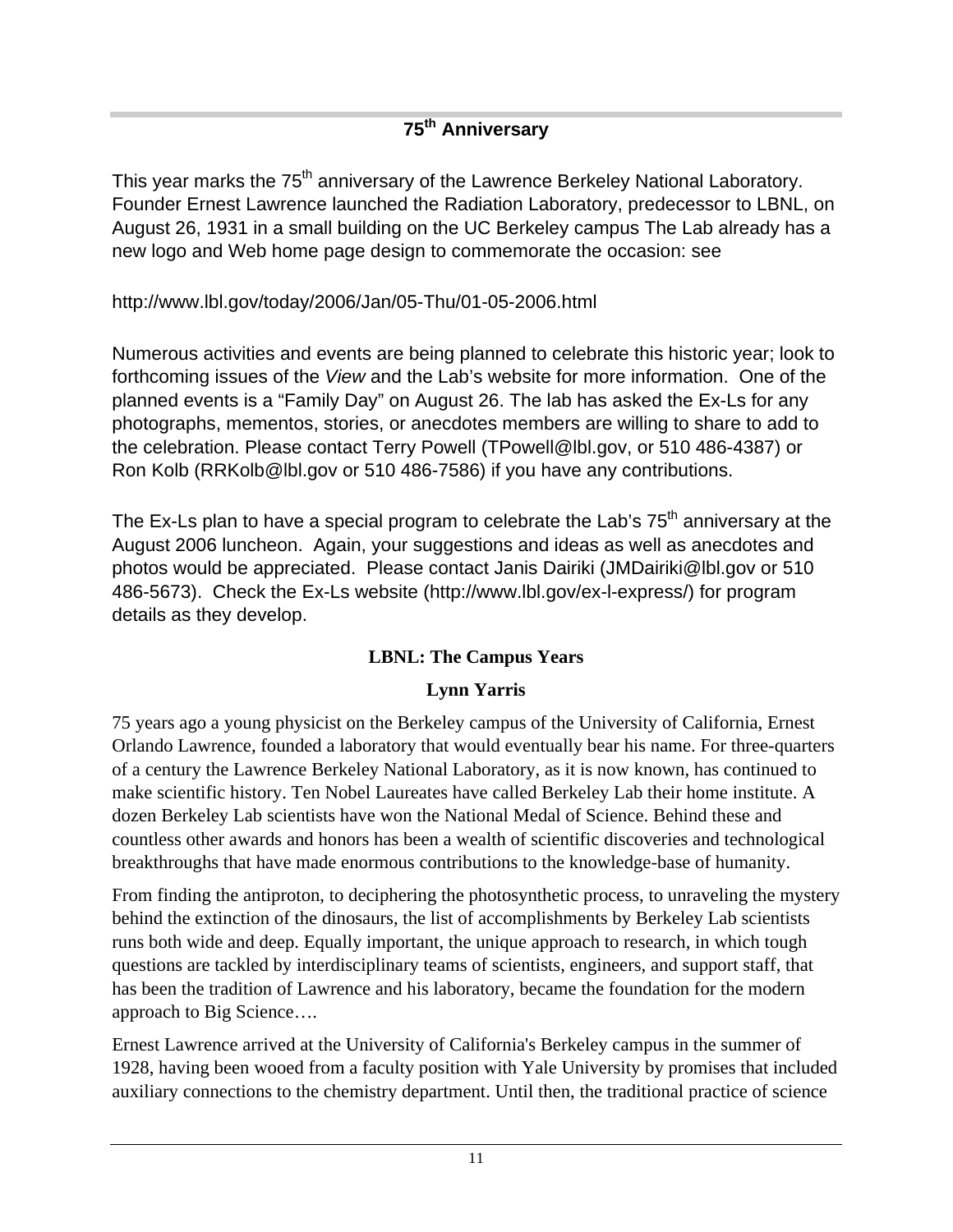was that physicists, chemists, and biologists worked within their own departments and seldom ever did the twain meet. Access to scientists and students from other disciplines, as well as to engineering staff, was critical to Lawrence's success as a researcher. It also set the pattern for the unique laboratory he created.

Inspired by a paper from Norwegian engineer Rolf Wideroe, Lawrence, early in 1929, drew up plans for a unique circular particle accelerator, which he referred to as his "proton merry-goround", but which would later become known as the cyclotron.…The first crude cyclotron was constructed in the spring of 1930 by Lawrence and his student, Nels Edlefsen. It was a pieshaped concoction of glass, sealing wax, and bronze....The first working model [a 5" cyclotron] came later that fall with the help of another Lawrence student, M. Stanley Livingston. …In August 26, 1931, [Sproul] committed to Lawrence the Civil Engineering Testing Laboratory, an empty building adjacent to Le Conte Hall which featured substantial concrete flooring, strong enough to support an 80-ton magnet. Lawrence renamed this building the *Radiation Laboratory* but it soon became known simply as the *Rad Lab*.…The design, construction, and operation of increasingly larger cyclotrons required an increasingly larger number of physicists, engineers, and chemists.…The 60-inch cyclotron began operations in 1939…[and] Lawrence won the 1939 Nobel Prize in Physics. The end of the decade would mark the end of the era of new Lawrence cyclotrons on the UC Berkeley campus. For the next machine he envisioned, a giant more than double the size of 60-inch cyclotron, the laboratory would have to leave the campus.

## **Teaching Assistants Wanted**

Rollie Otto's group has developed two hands-on science lessons for 5th grade students and that were use-tested at all 11 elementary schools in Berkeley last year. It was a big success but they could use some help with the teaching of the lessons again this year. He is recruiting Berkeley Lab staff and retired staff for this project. He is looking for a commitment to go to one school twice in the winter and spring months. Volunteers would work directly with the students doing hands-on activities that we have developed. Give Rollie a call (486-5325) or e-mail him (rjotto@lbl.gov) if you are interested.

# **E-mail Distribution List**

We have established an e-mail distribution list to be used only for late-breaking Ex-Ls news. Inclusion on the list is completely voluntary. If you would like to be on the list, please either e-mail our List Master (Richard Baker [robaker@lbl.gov]) or complete the form below and send it to **Dick Baker, 635 Yuba Street, Richmond, CA 94805**. (You may list more than one address, but be aware that all addresses will be used for distributions.)

Please add me to the e-mail distribution list; my e-mail address is:

Signed: \_\_\_\_\_\_\_\_\_\_\_\_\_\_\_\_\_\_\_\_\_\_\_\_\_\_\_\_\_\_\_\_\_\_\_\_\_\_\_\_\_\_\_\_\_\_\_\_\_\_\_\_\_\_\_\_\_\_\_\_\_\_

\_\_\_\_\_\_\_\_\_\_\_\_\_\_\_\_\_\_\_\_\_\_\_\_\_\_\_\_\_\_\_\_\_\_\_\_\_\_\_\_\_\_\_\_\_\_\_\_\_\_\_\_\_\_\_\_\_\_\_\_\_\_\_\_\_\_\_\_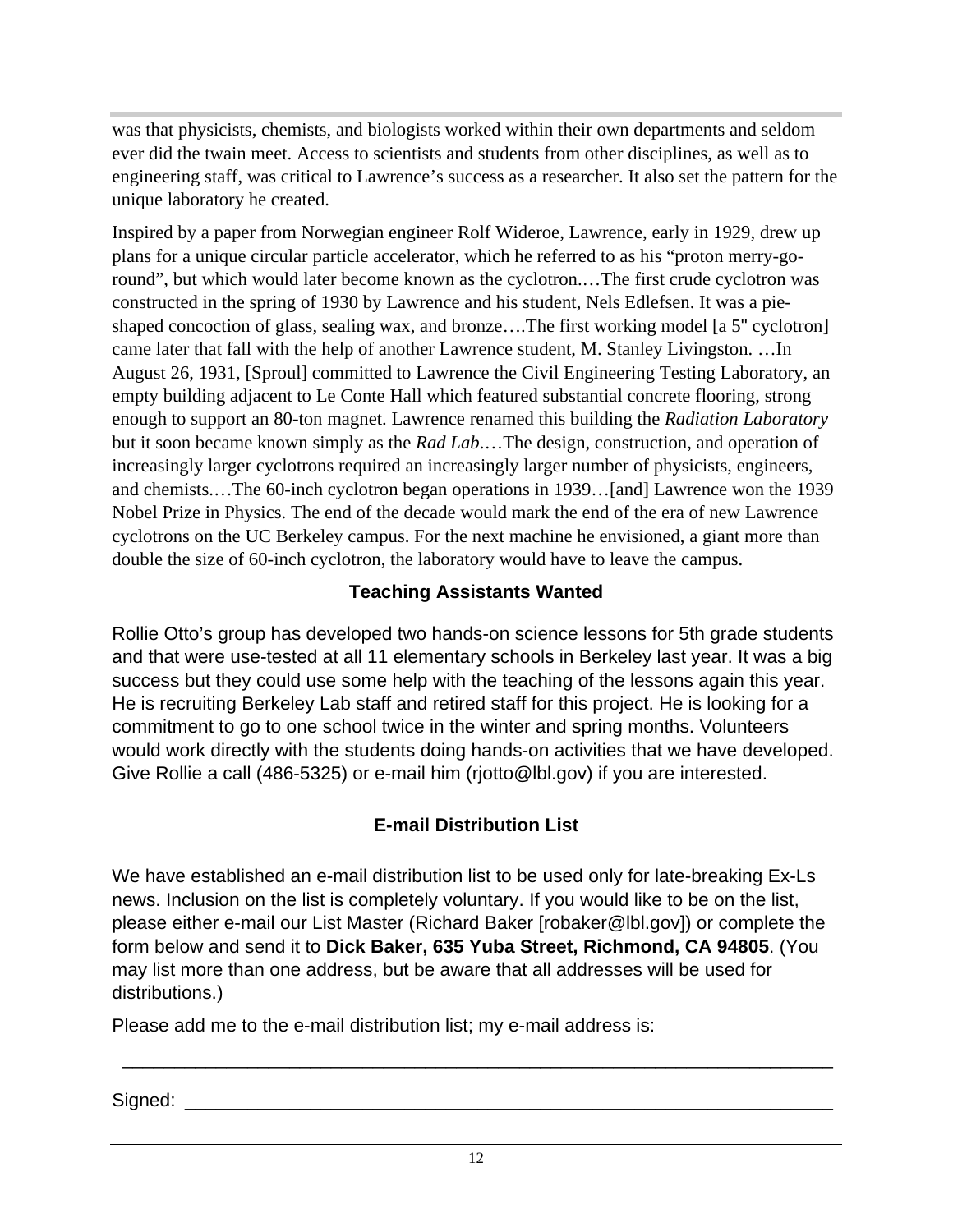| <b>In Memoriam</b>     |                            |  |
|------------------------|----------------------------|--|
| <b>Gerald Downey</b>   | <b>Michael McClure</b>     |  |
| <b>Heinz Heinemann</b> | <b>Adelaide Morris</b>     |  |
| <b>Bill Oosterhuis</b> | <b>Victor Perez-Mendez</b> |  |
| <b>Doug Shigley</b>    | <b>Tony Vuletich</b>       |  |

## **>>WELCOME NEW MEMBERS<<**

**{None Reported}**

Membership in EX-Ls is open to all past employees of LBL/LBNL. Annual dues are \$12 per family, forgiven during the calendar year of joining for new members, and are now due for 2006. New members, please include your name, address, phone number, and e-mail address if you wish to be included in the e-mail distribution list. Also, please include any other information you would like included in the annual membership directory, such as spouse's name, e-mail address, or fax number. Please send your check payable to EX-Ls to

> **Bud Larsh, Treasurer 610 Devonwood Hercules, CA 94547**

| <b>SEE YOU AT THE FEBRUARY 16 LUNCHEON</b>            |                        |  |  |
|-------------------------------------------------------|------------------------|--|--|
| To:<br><b>Vicky Jared</b>                             |                        |  |  |
| 4849 John Muir Road                                   |                        |  |  |
| Martinez, CA 94553                                    |                        |  |  |
| Be sure to make reservations by February 13           |                        |  |  |
|                                                       |                        |  |  |
| From: $\qquad \qquad$                                 |                        |  |  |
|                                                       |                        |  |  |
| I plan to attend the EX-Ls luncheon<br>$>>$ \$20pp << | <b>PREPAID</b>         |  |  |
|                                                       |                        |  |  |
| I will bring $quest(s)$ . Name(s) of guest(s):        |                        |  |  |
|                                                       |                        |  |  |
|                                                       |                        |  |  |
| Menu Choice(s): Beef Salmon<br>Salad                  |                        |  |  |
| Please make check payable to EX-Ls                    | <b>Total Enclosed:</b> |  |  |
|                                                       |                        |  |  |